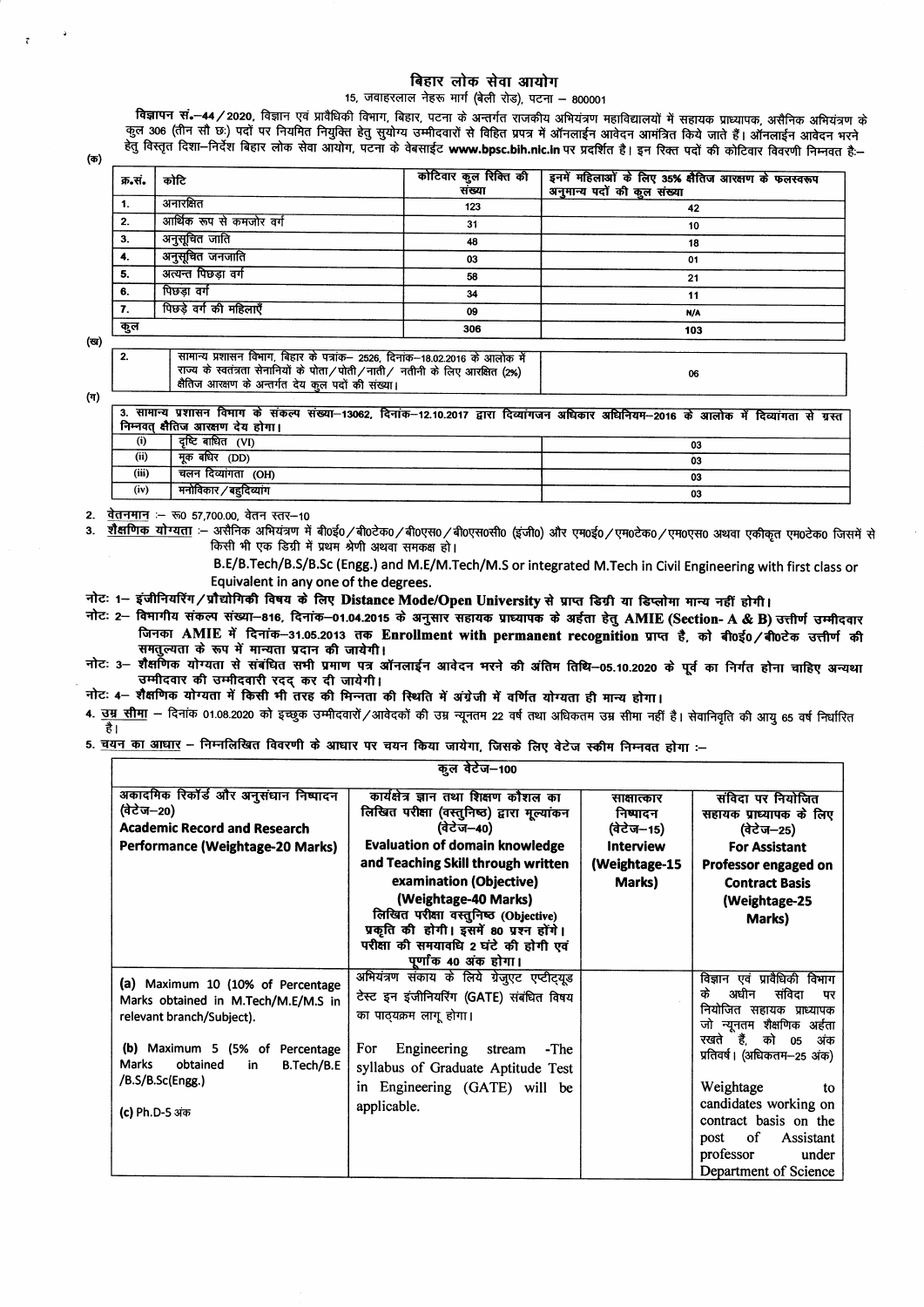|  | & Technology and                                           |
|--|------------------------------------------------------------|
|  | possessing minimum                                         |
|  | eligibility-criteria @                                     |
|  | 05 marks per year                                          |
|  | (Maximum-25 marks)                                         |
|  | नोटः– विभागान्तर्गत ०७                                     |
|  | (सात) अभियंत्रण                                            |
|  | महाविद्यालयों में<br>तकनीकी                                |
|  | शिक्षा गुणवत्ता<br>उन्नयन<br>कार्यान्वयन कार्यक्रम (TEQIP) |
|  | के<br>अन्तर्गत अस्थायी                                     |
|  | Engagement के रूप में                                      |
|  | नियोजित सहायक प्राध्यापकों                                 |
|  | पर भी नियमित नियुक्ति में                                  |
|  | बिहार अभियंत्रण शिक्षा सेवा                                |
|  | नियमावली के परिशिष्ट--1                                    |
|  | तालिका–2 में प्रावधानित 05                                 |
|  | अंक प्रति वर्ष (अधिकतम-25                                  |
|  | अंक) अधिमानता मान्य होगी।                                  |

नोट 1:- (i) संविदा पर नियोजित सहायक प्राध्यापक के लिए Leap year वाले वर्ष की गणना, साधारण वर्ष (365 दिन) के समान मानी जायेगी। (ii) 6 (छः) माह से अधिक की कार्यावधि को पूर्ण वर्ष मानकर वेटेज दिया जायेगा।

नोट 2:-बोर्ड/विश्वविद्यालय द्वारा निर्धारित नियमावली के CGPA एवं ग्रेड को प्रतिशत/अंकों में परिवर्तित किया जाएगा। बोर्ड/विश्वविद्यालय के नियमावली नहीं रहने की स्थिति में AICTE द्वारा CGPA एवं ग्रेड को प्रतिशत/अंकों में परिवर्तित करने का फार्मूला मान्य होगा।

नोट 3:- विज्ञापित पदों के विरूद्ध नियुक्ति हेतु सुयोग्य उम्मीदवारों के चयन के लिए लिखित परीक्षा का आयोजन किया जायेगा। कार्मिक एवं प्रशासनिक सुधार विमाग के संकल्प ज्ञापांक–2374 दिनांक–16.07.2007 एवं पत्रांक–6706 दिनांक–01.10.2008 द्वारा निर्धारित सामान्य श्रेणी के लिए चालीस प्रतिशत (40%), पिछड़ा वर्ग के लिए साढ़े छत्तीस प्रतिशत (36.5%), अत्यन्त पिछड़ा वर्ग के लिए चौंतीस प्रतिशत (34%) तथा अनुसूचित जाति, अनुसूचित जनजाति, महिला एवं विकलांग उम्मीदवारों के लिए बत्तीस प्रतिशत (32%) अंक प्राप्त करना अनिवार्य होगा।

नोट 4:- साक्षात्कार के लिए अभ्यर्थियों को सिर्फ लिखित परीक्षा के आधार पर Short list किया जायेगा।

6. आरक्षणः-

ऑनलाईन आवेदन पत्र में इंगित कॉलम में आरक्षण का दावा नहीं करने पर आरक्षण का लाभ नहीं मिलेगा।  $(i)$ 

जाति के आधार पर आरक्षण का लाभ उन्हीं उम्मीदवारों को मिलेगा, जिनका स्थायी निवास बिहार राज्य में है अर्थात् जो बिहार के मूलवासी हैं। बिहार राज्य के  $(ii)$ बाहर के निवासी अभ्यर्थी को आरक्षण का लाभ देय नहीं होगा। **आवेदन में दिया गया स्थायी पता ही आरक्षण प्रयोजन के लिए स्थायी निवास अनुमान्य** होगा।

(iii)(A) अनुसूचित जाति एवं अनुसूचित जनजाति के उम्मीदवारों को निम्नांकित प्रमाण—पत्र जमा करना अनिवार्य होगा :--

(a) जाति प्रमाण-पत्र

(b)स्थायी निवास/मूल निवास (डोमिसाइल) प्रमाण-पत्र

(B) पिछड़ी जाति एवं अत्यन्त पिछड़ी जाति के उम्मीदवारों को क्रीमीलेयर रहित प्रमाण–पत्र जमा करना अनिवार्य होगा।

पिछड़ा वर्ग एवं अत्यन्त पिछड़ा वर्ग की दशा में; अपने स्थायी अधिवास अंचल के राज्य सरकार द्वारा अधिसूचित अंचलाधिकारी द्वारा निर्गत क्रीमीलेयर रहित प्रमाण-पत्र एवं अनुसूचित जाति/अनुसूचित जनजाति की दशा में, अपने स्थायी अधिवास अंचल के राज्य सरकार द्वारा अधिसुचित अंचलाधिकारी द्वारा निर्गत स्थायी निवास प्रमाण–पत्र/मूल निवास (डोमिसाइल) प्रमाण-पत्र एवं जाति प्रमाण-पत्र मान्य होगा। आरक्षण का दावा करने वाली विवाहित महिलाओं का जाति/क्रीमीलेयर रहित प्रमाण-पत्र उनके पिता के नाम एवं पता से निर्गत होना चाहिए न कि उनके पति के नाम एवं पता से। उपर्युक्त आरक्षण संबंधी सभी प्रमाण–पत्र आयोग कार्यालय में सत्यापन के समय मूल रूप से प्रस्तुत नहीं करने पर आरक्षण का लाभ देय नहीं होगा।

iv) आरक्षित कोटि के उम्मीदवार अपनी जाति के अनुरुप पूर्ण रूप से संतुष्ट होने के पश्चात् ही आरक्षित कोटि का अंकन ऑनलाईन आवेदन के संबंधित<br>कॉलम में करेंगे एवं ऑनलाईन आवेदन मरते समय उनके पास आरक्षण कोटि के अनुरूप सक्षम प्राधिक होगा। किसी प्रकार की त्रुटि होने पर आरक्षण का दावा मान्य नहीं होगा। <u>आवेदन भरने के पश्चात् आरक्षण कोटि में परिवर्तन का दावा मान्य नहीं होगा</u> साथ ही गलत आरक्षण कोटि अंकित करने पर आरक्षण का लाम नहीं मिलेगा। आरक्षित कोटि निम्नवत् है :--

| क्र.सं. | आरक्षित कोटि                                           | ऑनलाईन आवेदन में आरक्षित कोटि |
|---------|--------------------------------------------------------|-------------------------------|
|         | अनुसूचित जाति (Schedule Caste)                         | SC                            |
| 2.      | अनुसूचित जनजाति (Schedule Tribe)                       | SΤ                            |
| 3.      | अति पिछड़ा वर्ग (Extremely Backward Class)             | EBC                           |
| 4.      | पिछड़ा वर्ग (Backward Class)                           | BC                            |
| 5.      | आर्थिक रूप से कमजोर वर्ग (Economically Weaker Section) | <b>EWS</b>                    |

- (v) सामान्य प्रशासन विभाग, बिहार की अधिसूचना संख्या-13062, दिनांक-12.10.2017 के आलोक में दिव्यांगो को इस विज्ञापन की कंडिका 1(ग) में वर्णित रिक्ति के अनुसार 4% क्षैतिज आरक्षण देय होगा। ऐसे आरक्षण का दावा करने की स्थिति में सक्षम प्राधिकार द्वारा विहित प्रपत्र में निर्गत दिव्यांगता प्रमाण—पत्र की प्रति संलग्न करना आवश्यक है, अन्यथा उनको दिव्यांगता के आधार पर आरक्षण का लाभ देय नहीं होगा।
- सामान्य प्रशासन विभाग, बिहार के पत्रांक— 2342, दिनांक—15.02.2016 के आलोक में महिलाओं को इस विज्ञापन की कंडिका 1(क) में वर्णित रिक्ति के अनुसार 35 (vi) प्रतिशत क्षैतिज आरक्षण देय होगा।
- (vii) सामान्य प्रशासन विभाग, बिहार के पत्रांक– 2526, दिनांक–18.02.2016 के आलोक में राज्य के वैसे स्वतंत्रता सेनानियों जिन्हें केन्द्र द्वारा पेंशन स्वीकृत है, के पोता/पोती/नाती/नतीनी को इस विज्ञापन की कंडिका 1(ख) में वर्णित रिक्ति के अनुसार 02 प्रतिशत क्षैतिज आरक्षण देय होगा। ऐसे आरक्षण का दावा करने वाले अम्यर्थियों के पास आवेदन करते समय अपने गृह जिला के जिला पदाधिकारी या उनके द्वारा प्राधिकृत पदाधिकारी के हस्ताक्षर से निर्गत (मूतपूर्व स्वतंत्रता सेनानी के पोता/पोती/नाती/नतीनी होने का) प्रमाण-पत्र निश्चित रूप से उपलब्ध होना चाहिए।
- (viii) सामान्य प्रशासन विभाग, बिहार की अधिसूचना संख्या–2622, दिनांक–26.02.2019 के आलोक में आर्थिक रूप से कमजोर वर्ग के लिए इस विज्ञापन की कडिका 1(क) (2) में वर्णित रिक्ति के अनुसार 10% आरक्षण देय होगा।
- सामान्य प्रशासन विभाग के ज्ञापांक— 16144, दिनांक— 28.11.2012 के आलोक में नियुक्ति/प्रोन्नति/नामांकन की जारी प्रक्रिया के बीच आरक्षण कोटि में (ix) सुधार/बदलाव नहीं किया जा सकता है।

 $-2-$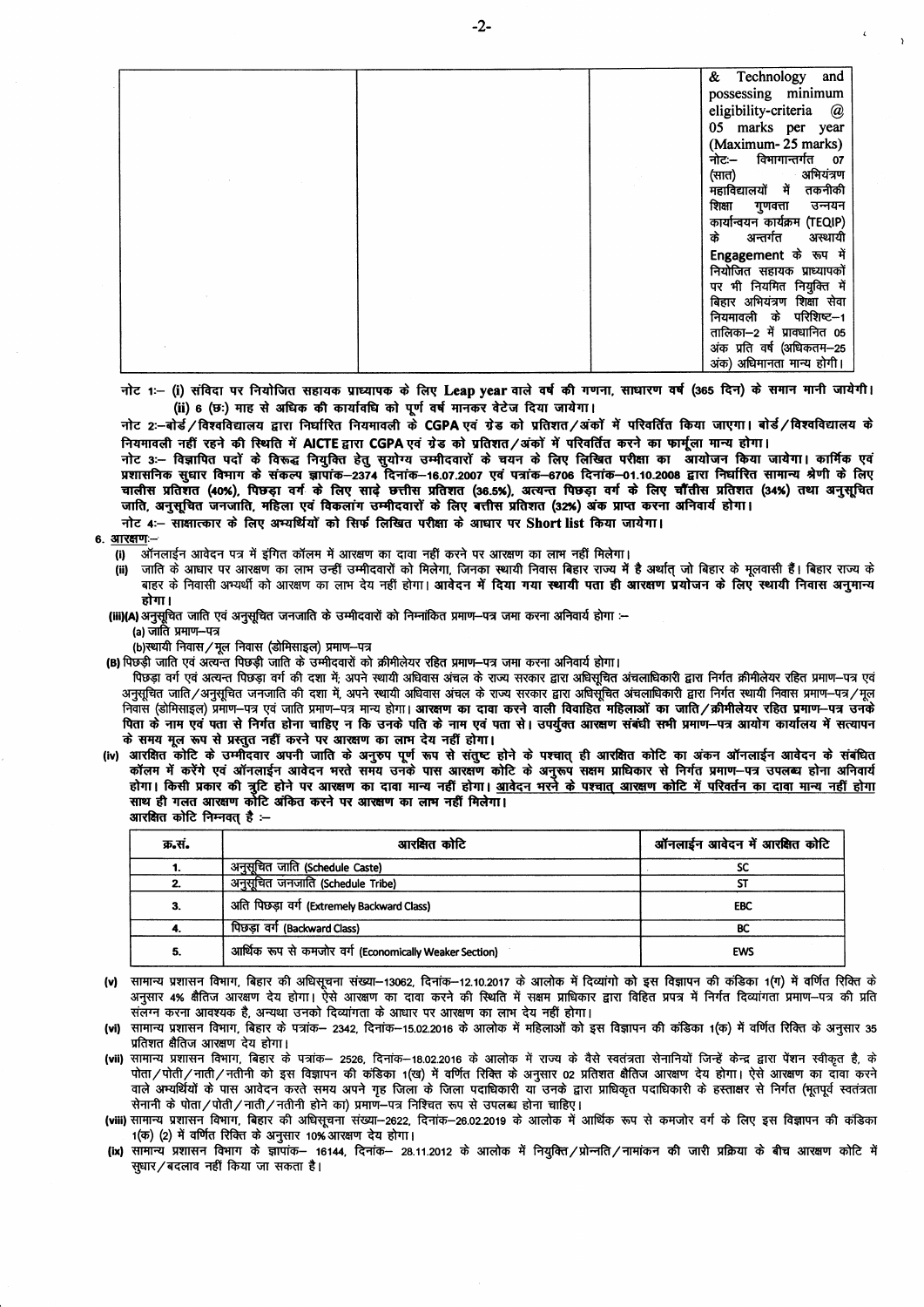- नोटः–(1) <u>ऑनलाईन आवेदन मरने के क्रम में अभ्यर्थियों से कतिपय सूचना सिर्फ डाटाबेस संधारित करने हेतु ली जाती है। अगर उक्त सूचना से<br>संबंधित किसी प्रकार का छूट विज्ञापन में अंकित नहीं है, तो उसका दावा न तो मान्य होगा और न ही </u> सूचनाएँ /शर्त / जानकारी / किसी प्रकार का छूट ही अंतिम रूप से मान्य होगा।
- नोटः–(2)साक्षात्कार में उपस्थित होने वाले सभी अम्यर्थियों को साक्षात्कार के समय निम्नलिखित प्रमाण–पत्र मूल में (Original copy) सत्यापन हेतु प्रस्तुत करना अनिवार्य होगा-
	- 1. मैट्रिक का प्रमाण-पत्र/अंक प्रमाण-पत्र (जन्म तिथि के साक्ष्य के लिए)।
	- 2. स्नातक डिग्री प्रमाण-पत्र (विज्ञापन की कंडिका-3 शैक्षणिक योग्यता के अनुरूप)।
	- 3. स्नातक अंक पत्र (विज्ञापन की कंडिका-3 शैक्षणिक योग्यता के अनुरूप)।
	- 4. स्नातकोत्तर का प्रमाण-पत्र (विज्ञापन की कंडिका-3 शैक्षणिक योग्यता के अनुरूप)।

 $\label{eq:reduced} \sup_{\mathbf{y}\in\mathbb{R}}\mathbb{E}[\mathbf{y}(\mathbf{y},\mathbf{y}^{\mathbf{y}}_{\mathbf{y}})-\mathbb{E}(\mathbf{y})]$ 

- 5. स्नातकोत्तर का अंक पत्र (विज्ञापन की कंडिका-3 शैक्षणिक योग्यता के अनुरूप)।
- 6. पीएच0डी0 प्रमाण-पत्र (दावा करने की स्थिति में)।
- 7. विमागीय संकल्प संख्या-816, दिनांक-01.04.2015 के अनुसार सहायक प्राध्यापक के अर्हता हेतु AMIE (Section- A & B) उत्तीर्ण उम्मीदवार जिनका AMIE में दिनांक-31.05.2013 तक Enrollment with permanent recognition प्राप्त है, से संबंधित प्रमाण-पत्र (दावा करने की स्थिति में)।
- 8. बोर्ड / विश्वविद्यालय द्वारा निर्धारित नियमावली के CGPA एवं ग्रेड को प्रतिशत / अंकों में परिवर्तित करने का फार्मुला।
- 9. विमागीय अपर मुख्य सचिव/प्रधान सचिव द्वारा निर्गत विज्ञान एवं प्रावैद्यिकी विमाग के अधीन संविदा पर नियोजित सहायक प्राध्यापक, जो न्यूनतम शैक्षणिक अर्हता रखते हैं, से संबंधित प्रमाण-पत्र (दावा करने की स्थिति में)।
- 10. पिछड़ा वर्ग/अत्यंत पिछड़ा वर्ग के उम्मीदवारों के लिए क्रीमीलेयर रहित प्रमाण पत्र (महिला उम्मीदवारों के लिए पिता के नाम एवं पता से निर्गत क्रीमीलेयर रहित प्रमाण पत्र)। (दावा करने की स्थिति में)।
- 11. पिछड़ा वर्ग/अत्यंत पिछड़ा वर्ग के उम्मीदवारों के लिए क्रीमीलेयर रहित घोषणा पत्र (विगत 1 वर्ष से पूर्व का क्रीमीलेयर रहित प्रमाण पत्र होने पर)। (दावा करने की स्थिति में)।
- 12. अनुसूचित जाति/अनुसूचित जनजाति के उम्मीदवारों के लिए जाति प्रमाण पत्र (महिला उम्मीदवारों के लिए पिता के नाम एवं पता से निर्गत जाति प्रमाण पत्र)। (दावा करने की स्थिति में)।
- 13. अनुसूचित जाति/अनुसूचित जनजाति के उम्मीदवारों के लिए स्थायी निवास प्रमाण पत्र (महिला उम्मीदवारों के लिए पिता के नाम एवं पता से निर्गत निवास प्रमाण पत्र)। (दावा करने की स्थिति में)।
- 14. आर्थिक रूप से कमजोर वर्ग (EWS) का दावा करने वाले आवेदक, बिहार सरकार के अधिसूचना संख्या-2622, दिनांक-26.02.2019 के आलोक में विहित प्रपत्र में सक्षम प्राधिकार द्वारा निर्गत तत्संबंधी प्रमाण-पत्र। (दावा करने की स्थिति में)।
- 15. दिव्यांगता से संबंधित विहित प्रपत्र में सक्षम प्राधिकार द्वारा निर्गत तत्संबंधी प्रमाण पत्र। (दावा करने की स्थिति में)।
- 16. स्वतंत्रता सेनानी के पोता/पोती/नाती/नतीनी का दावा करने वाले अभ्यर्थियों के लिए जिला पदाधिकारी या उनके द्वारा प्राधिकृत पदाधिकारी के हस्ताक्षर से निर्गत (मूतपूर्व स्वतंत्रता सेनानी के पोता/पोती/नाती/नतीनी होने का) प्रमाण-पत्र। (दावा करने की स्थिति में)।
- 17. केन्द्र सरकार, अर्द्ध सरकारी संस्थान, पब्लिक सेक्टर, बिहार सरकार या किसी अन्य राज्य सरकार के अधीन किसी भी पद पर नियुक्त रहने की स्थिति में, तो परीक्षा में माग लेने हेतु विभागीय अध्यक्ष/सक्षम प्राधिकार का अनापत्ति प्रमाण पत्र (No Objection Certificate)।
- 18. पहचान पत्र (फोटोयुक्त)।
- 19. हाल का खिंचा हुआ 4 (चार) फोटो।

उपर्युक्त प्रमाण-पत्र साक्षात्कार के समय मूल में सत्यापन हेतु प्रस्तुत नहीं करने पर उनकी उम्मीदवारी प्रमावित/रदद् होगी तथा आयोग का निर्णय अंतिम एवं मान्य होगा।

7. शुल्क :-

 $\ddot{i}$ 

- (i) सामान्य अभ्यर्थियों के लिए- 750/-(सात सौ पचास) रूपये
- (ii) केवल बिहार राज्य के अनुसूचित जाति/अनुसूचित जनजाति के लिए– 200/– (दो सौ) रूपये
- (iii) बिहार राज्य की स्थायी निवासी सभी (आरक्षित / अनारक्षित वर्ग)महिला उम्मीदवारों के लिए– 200 /– (दो सौ) रूपये
- (iv) दिव्यांग अभ्यर्थियों (40% या उससे अधिक) के लिए- 200/- (दो सौ) रूपये
- (v) अन्य सभी उम्मीदवारों के लिए- 750/- (सात सौ पचास) रूपये

अभ्यर्थी को उपर्युक्त परीक्षा शुल्क के अतिरिक्त विभिन्न बैंकों द्वारा निर्धारित चार्ज भी देना होगा, जिसे ऑनलाईन भुगतान के क्रम में बैंक द्वारा स्वतः बैंक चार्ज के रूप में ले लिया जाएगा।

वैसे सभी कोटि के दिव्यांग अभ्यर्थी एवं अनुसूचित जाति/अनुसूचित जनजाति कोटि से आने वाले अभ्यर्थी जो दिव्यांगता/अनुसूचित जाति / अनुसूचित जनजाति कोटि के लाम का दावा करते हैं और उनके द्वारा अनुसूचित जाति, अनुसूचित जनजाति एवं दिव्यांगता के अनुरूप परीक्षा शुल्के जमा किया जाता है और भविष्य में वैसे अम्यर्थी द्वारा दिव्यांगता से संबंधित प्रमाण-पत्र तथा अनुसूचित जाति/अनुसूचित जनजाति होता है तो उन्हें रियायती परीक्षा शुल्क (Concessional Examination Fee) के आधार पर अनहिंत किया जा सकता है। दिव्यांग अम्यर्थियों एवं अनुसूचित जाति/अनुसूचित जनजाति कोटि के अभ्यर्थियों को इस संदर्भ में सूचित किया जाता है कि वे स्वेच्छा से परीक्षा शुल्क सामान्य 

| ा.ऑनलाईन आवेदन पत्र भरने से संबंधित तिथि एवं अन्य निर्देश निम्नांकित हैं:-- (i) |  |
|---------------------------------------------------------------------------------|--|
|---------------------------------------------------------------------------------|--|

| रजिस्ट्रेशन (पंजीकरण) की तिथि                                                                                                                           | 04.09.2020 से 21.09.2020 तक |
|---------------------------------------------------------------------------------------------------------------------------------------------------------|-----------------------------|
| ऑनलाईन के माध्यम से शुल्क भुगतान करने की अंतिम तिथि                                                                                                     | 25.09.2020 तक               |
|                                                                                                                                                         |                             |
| ऑनलाईन आवेदन भरने की अंतिम तिथि                                                                                                                         | 05.10.2020 तक               |
|                                                                                                                                                         |                             |
| आयोग कार्यालय में स्पीड पोस्ट / निबंधित डाक से आवेदन की हार्ड कॉपी एव   12.10.2020 के अपराहन 05:00 बजे तक<br>सभी प्रमाण-पत्र प्राप्त होने की अंतिम तिथि |                             |

<u>नोट–1:</u> जिस तिथि को रजिस्ट्रेशन किया गया है उसकी अगली तिथि को पूर्वाहन 11:00 बजे के बाद परीक्षा शुल्क का ऑनलाईन मुगतान करने के लिए आवेदक को लिंक उपलब्ध होगा।

<u>नोट–2:</u> जिस तिथि को भुगतान किया गया है उसकी अगली तिथि को पूर्वाहन 11:00 बजे के बाद आवेदक को ऑनलाईन Application Form मरने के लिए लिंक उपलब्ध होगा। अभ्यर्थी दिनांक- 25.09.2020 तक निश्चित रूप से भुगतान कर लें।

onari ingini p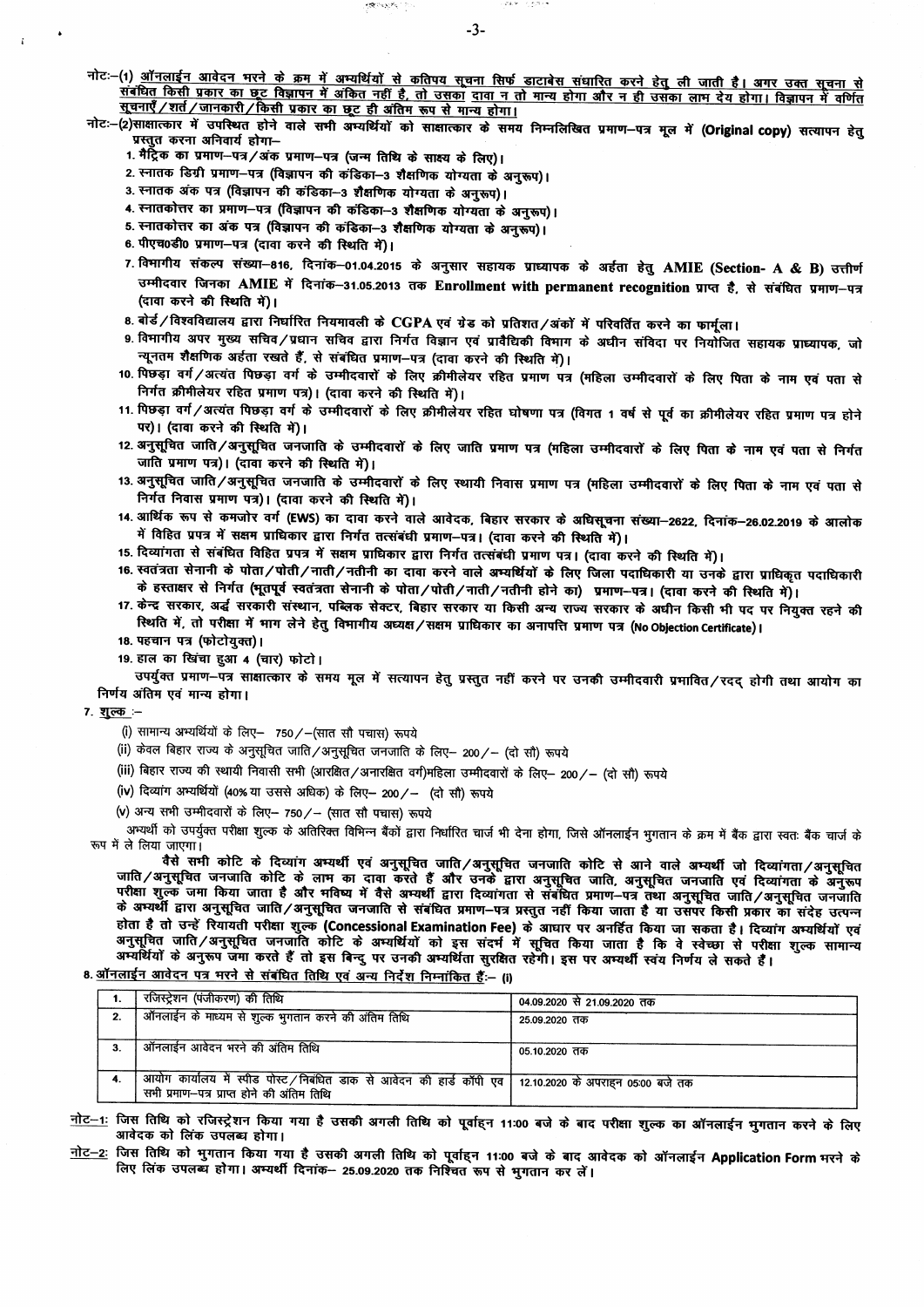(ii) ऑनलाईन आवेदन भरने से संबंधित आवश्यक (विस्तृत) निर्देश इस विज्ञापन के साथ संलग्न है।

अभ्यर्थी ऑनलाईन आवेदन भरने के पूर्व उक्त दिशा निर्देशों का भली भाँति अध्ययन कर लेंगे तथा ऑनलाईन आवेदन भरने के क्रम में सभी सूचनाएँ सही-सही एवं सुस्पष्ट अंकित करेंगे। ऑनलाईन आवेदन भरने हेतु आवश्यक (विस्तृत) निर्देश का अक्षरशः अनुपालन नहीं करने पर एवं ऑनलाईन आवेदन भरने के क्रम में अभ्यर्थी द्वारा की गयी प्रविष्टि में किसी प्रकार की त्रूटि के लिए आयोग जिम्मेवार नहीं होगा। इस संबंध में किसी प्रकार

والمكافرة كالمستقبل والمسالة بهائها والمستقبل والمستقبل المتحا والأصفاء  $-4-$ 

के सुधार/परिवर्तन हेतु अभ्यावेदन पर विचार नहीं किया जाएगा। ऑनलाईन आवेदन में भरी गयी सूचनाओं को मूल प्रमाण पत्र/अंक पत्रों से मिलान करने के क्रम में किसी भी प्रकार की त्रूटि पाये जाने पर उम्मीदवारी रदद कर दी जाएगी।

(iii) ) उम्मीदवार डैश बोर्ड पर अंकित नाम, जन्म तिथि, कोटि, परीक्षा शुल्क इत्यादि से संतुष्ट होने के उपरान्त ही बैंक में परीक्षा शुल्क जमा करेंगे।

- (iv) ऑनलाईन आवेदन में अंकित E-mail Id, Mobile Number तथा प्राप्त User Name एवं Password को सुरक्षित रखना आवेदक की जिम्मेवारी होगी। इसे वे अंतिम परीक्षाफल प्रकाशन तक सरक्षित रखेंगे।
- मात्र रजिस्टेशन एवं परीक्षा शुल्क का भगतान करने से यह नहीं माना जाएगा की अभ्यर्थी द्वारा पूर्ण रूप से ऑनलाईन आवेदन भर लिया गया है।  $(v)$
- इन्टरनेट या पोस्टल या बैंकिंग व्यवघान के लिए आयोग उत्तरदायी नहीं होगा। अतः अभ्यर्थी अंतिम तिथियों का इंतजार नहीं करेंगे एवं उसके  $(vi)$ पूर्व ही सभी प्रक्रिया पूरी कर लेंगे।
- (vii) उम्मीदवार हाल का खिंचा हुआ अपना एक फोटोग्राफ तथा हिन्दी एवं अंग्रेजी में हस्ताक्षर स्कैन कर ऑनलाईन आवेदन में निर्धारित स्थान में अपलोड करेंगे। उम्मीदवार संतुष्ट हो लेंगे कि अपलोड किया गया फोटोग्राफ तथा हिन्दी एवं अंग्रेजी हस्ताक्षर का इमेज सुस्पष्ट है।
- (viii) इस प्रतियोगिता परीक्षा में सम्मिलित होने वाले इच्छक अभ्यर्थियों को यह भी निर्देश दिया जाता है कि आवेदन करते समय जो फोटोग्राफ उनके द्वारा आवेदन पत्र पर अपलोड किया जा रहा है, उसकी कम से कम पाँच अतिरिक्त प्रतियाँ वे अपने पास सुरक्षित रखेंगे, ताकि आवश्यकता पड़ने पर या आयोग द्वारा मांगे जाने पर उसे उनके द्वारा जमा किया जा सके।
- (ix) ऑनलाईन भुगतान में किसी प्रकार का इन्टरनेट व्यवधान/गलत भुगतान/असफल भुगतान (Unsuccessful Payment/Transaction Status Failure/Transaction Status Pending) के लिए आयोग उत्तरदायी नहीं होगा तथा अभ्यर्थी को सुधार हेतु अतिरिक्त समय नहीं दिया जाएगा।
- (x) आवेदक यह भी सुनिश्चित कर लें कि डाउनलोड किये गये आवेदन की हार्ड कॉपी के प्रत्येक पृष्ठ पर Registration Number, Bar Code एवं Submitted Application Number अंकित है। हार्ड कॉपी पर Registration Number, Bar Code एवं Submitted Application Number में से किसी एक के अंकित .<br>नहीं होने पर भी आवेदन पूर्ण रूप से भरा नहीं माना जॉएगा एवं आवेदन अस्वीकृत भी किया जा सकता है।
- इसके अतिरिक्त विज्ञापन से संबंधित वर्णित सभी प्रमाण पत्र अंतिम रूप से भरे गये <u>ऑनलाईन आवेदन को डैश बोर्ड से डाउनलोड कर हार्ड</u>  $(xi)$ कॉपी अवश्य सुरक्षित रखेंगे। आयोग द्वारा किसी भी समय मांगे जाने पर उम्मीदवार को उक्त हार्ड कॉपी एवं सभी संबंधित मूल प्रमाण-पत्र निश्चित रुप से प्रस्तुत करना अनिवार्य होगा। उक्त निर्देश का अनुपालन नहीं करने वाले अम्यर्थियों की अईता के संबंध में निर्णय लेने हेतु आयोग स्वतंत्र रहेगा।
- (xii) आवेदक यह सुनिश्चित करेंगे कि सभी वांछित प्रमाण-पत्र मूल रूप में उनके पास ऑनलाईन आवेदन भरते समय उपलब्ध हैं।

## 9. महत्वपूर्ण निर्देश :-

- अंतिम रूप से भरे गए ऑनलाईन आवेदन को डैशबोर्ड से डाउनलोड कर हार्ड कॉपी में निर्धारित स्थान पर नीले स्याही से हिन्दी एवं अंग्रेजी में  $(i)$ हस्ताक्षर करते हुए उक्त हार्ड कॉपी के साथ निम्नांकित सभी प्रमाण-पत्र/कागजात की प्रति केवल निबंधित डाक/स्पीड पोस्ट से इस प्रकार भेजें कि वह दिनांक-12.10.2020 के अपराहन 5.00 बजे तक संयुक्त सचिव-सह-परीक्षा नियंत्रक, बिहार लोक सेवा आयोग, 15, जवाहरलाल नेहरू मार्ग के रूप में क्रमवार अवश्य संलग्न करेंगे:--
	- (a) मैट्रिक का प्रमाण-पत्र/अंक पत्र (जन्म तिथि के लिए);
	- (b) स्नातक डिग्री प्रमाण-पत्र (विज्ञापन की कंडिका-3 शैक्षणिक योग्यता के अनुरूप)।
	- (c) स्नातक अंक पत्र (विज्ञापन की कंडिका-3 शैक्षणिक योग्यता के अनुरूप)।
	- (d) स्नातकोत्तर का प्रमाण-पत्र (विज्ञापन की कंडिका-3 शैक्षणिक योग्यता के अनुरूप)।
	- (e) स्नातकोत्तर का अंक पत्र (विज्ञापन की कंडिका-3 शैक्षणिक योग्यता के अनुरूप)।
	- (f) पीएच0डी0 प्रमाण-पत्र (दावा करने की स्थिति में):
	- (g) विभागीय संकल्प संख्या–816, दिनांक–01.04.2015 के अनुसार सहायक प्राध्यापक के अर्हता हेतु AMIE (Section- A & B) उत्तीर्ण उम्मीदवार जिनका AMIE में दिनांक-31.05.2013 तक Enrollment with permanent recognition प्राप्त है, से संबंधित प्रमाण-पत्र (दावा करने की स्थिति में)।
	- (h) अभ्यर्थी, जिनके अंक पत्र में अंक की जगह ग्रेड अंकित है, उन्हें अपने बोर्ड/विश्वविद्यालय द्वारा निर्धारित नियमावली के CGPA एवं ग्रेड को प्रतिशत/अंकों में परिवर्तित करने का फार्मूला प्राप्त कर अपने आवेदन के साथ संलग्न करना होगा, अन्यथा उनके ग्रेड को AICTE द्वारा ग्रेड को प्रतिशत में परिवर्तित करने हेतु प्रदत्त फार्मूला के आधार पर प्रतिशत/अंकों में परिवर्तित कर दिया जायेगा।
	- (i) विभागीय अपर मुख्य सचिव/प्रधान सचिव द्वारा निर्गत विज्ञान एवं प्रावैद्यिकी विभाग के अधीन संविदा पर नियोजित सहायक प्राध्यापक, जो न्यूनतम शैक्षणिक अर्हता रखते हैं, से संबंधित प्रमाण-पत्र (दावा करने की स्थिति में)।
	- (j) अनुसूचित जाति/अनुसूचित जनजाति के उम्मीदवारों के लिए जाति प्रमाण-पत्र।
	- (k) अनुसूचित जाति / अनुसूचित जनजाति के उम्मीदवारों के लिए स्थायी निवास प्रमाण-पत्र।
	- (I) अत्यन्त पिछड़ा वर्ग/पिछड़ा वर्ग के उम्मीदवारों के लिए क्रीमीलेयर रहित प्रमाण-पत्र की स्वअभिप्रमाणित प्रति।
	- आरक्षण का दावा करने वाली विवाहित महिलाओं की जाति/क्रीमीलेयर रहित प्रमाण-पत्र उनके पिता के नाम एवं पता से निर्गत होना चाहिए न कि उनके पति के नाम से।
	- (m) दिव्यांगता का दावा करने की स्थिति में विहित प्रपत्र में सक्षम प्राधिकार द्वारा निर्गत तत्संबंधी प्रमाण—पत्र की स्वअभिप्रमाणित प्रति:
	- (n) स्वतंत्रता सेनानी के पोता/पोती/नाती/नतिनी का दावा करने वाले अभ्यर्थियों के लिए जिला पदाधिकारी या उनके द्वारा प्राधिकृत पदाधिकारी के हस्ताक्षर से निर्गत प्रमाण–पत्र:
	- (o) आर्थिक रूप से कमजोर वर्ग (EWS) का दावा करने वाले आवेदक, बिहार सरकार के अधिसूचना संख्या-2622, दिनांक-26.02.2019 के आलोक में विहित प्रपत्र में सक्षम प्राधिकार द्वारा निर्गत तत्संबंधी प्रमाण-पत्र। (दावा करने की स्थिति में)।
	- आवेदक उपर्युक्त सभी वांछित प्रमाण–पत्रों की <u>स्व—अभिप्रमाणित</u> प्रति आवेदन की हार्ड कॉपी के साथ संलग्न करना सुनिश्चित करेंगे, जो प्रमाण–पत्र आवेदक द्वारा संलग्न नहीं किया जाएगा, बाद में आयोग द्वारा उनका संज्ञान नहीं लिया जाएगा।
	- ऑनलाईन आवेदन भरने के क्रम में संलग्न प्रमाण–पत्रों की सूची में अंकित प्रत्येक प्रमाण–पत्रों के सामने अभ्यर्थी प्रमाण–पत्र निर्गत की तिथि एवं संख्या अंकित करेंगे।
- $(ii)$ यदि किसी भी अभ्यर्थी का डाउनलोड हार्ड कॉपी एवं सभी प्रमाण-पत्र/कागजात आयोग कार्यालय में निर्घारित तिथि तक नहीं प्राप्त होता है, तो उक्त अम्यर्थी का ऑनलाईन आवेदन अंतिम रूप से भरा नहीं माना जाएगा तथा उन्हें प्रवेश-पत्र नहीं निर्गत किया जाएगा और न ही उन्हें परीक्षा में सम्मिलित किया जाएगा।
- 10. योग्यता संबंधी प्रमाण—पत्र वही मान्य होंगे, जिनका उल्लेख उम्मीदवार ने अपने मूल आवेदन—पत्र में किया है।